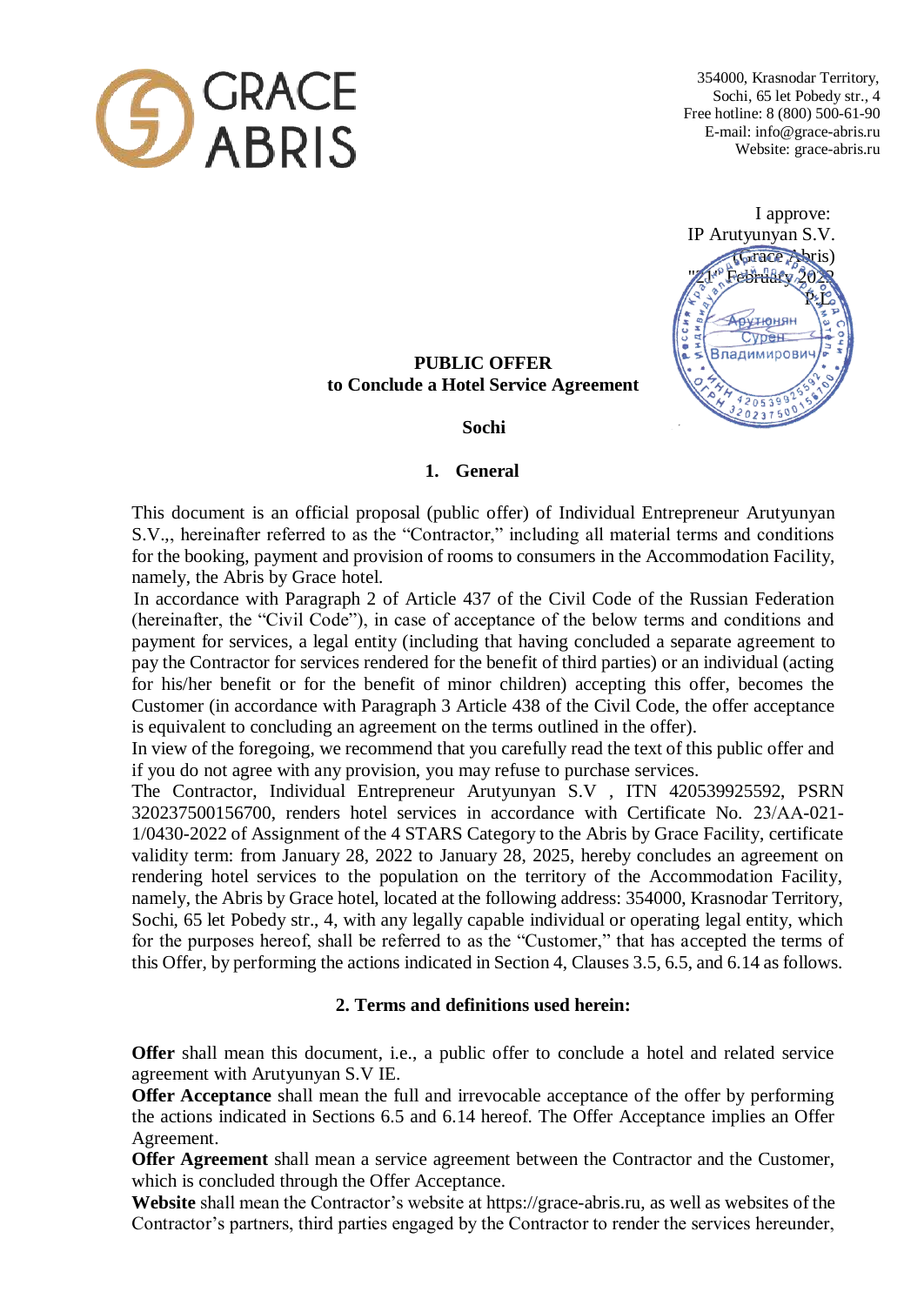containing information on the Services, the procedure and methods of payment for the Services as well as on the Terms of Use of the Services.

**Customer** shall mean any individual or legal entity that orders services via the Electronic Sales Channels for the benefit of the Consumer.

**Consumer** shall mean an individual who has the intention to order or purchase or who orders, purchases, and/or uses the hotel services exclusively for personal and other needs not related to business activities.

**Contractor** shall mean the possessor of right to the Accommodation Facility (hotel).

**Booking** shall mean a preliminary order for accommodation services with the Booking Request transmission via the Contractor's Electronic Sales Channels.

**Guaranteed Booking** shall mean a booking on the terms of a mandatory prepayment, for which a booking confirmation has been received.

**Booking Request** (hereinafter, the "Request") shall mean a document — containing detailed information on the Consumer, information on the services ordered for the Consumer, and information on booking of rooms (services) — the Customer sends to the Contractor's e-mail address or otherwise.

**Booking Confirmation (hereinafter referred to as the "Confirmation")** shall mean information on the Contractor's ability to render services to the Consumer under the received Request.

The Confirmation shall contain the following information: information on the booking provided (rooms, categories, accommodation price, and period of stay, the list of services included in the price of room (sleeping accommodation), and the list and price of other paid services provided by the Contractor for a fee, the purchase and payment terms, the list of arriving guests, and other conditions for rendering the hotel services. This information may be transmitted via the exchange of electronic communications using an e-mail address.

**Accommodation Facility** shall mean a hotel complex or an Accommodation Facility intended for the Contractor to render hotel and other additional services, **namely**:

the Abris by Grace Hotel (Hotel Complex) located at: 354340 Sochi, Krasnodar Territory, Sochi, 65 let Pobedy str., 4, used by the Contractor to render accommodation services and other additional services to Consumers.

**Notice** shall mean a written communication from one party hereto to the other party, which content refers to the fulfillment by the parties of their obligations hereunder.

**Rates** shall mean the cost of paid hotel accommodation services rendered by the Contractor, posted on the Contractor's website.

**Booking Rules** shall mean a document approved by the Contractor containing rules of booking in the Contractor's Accommodation Facility, which are binding on the Customer.

**Rules of Stay** shall mean a document approved by the Contractor containing the rules of stay in the Contractor's Accommodation Facility, which are binding on the Customer.

**Purchased services validity period** shall mean the period of rendering of services paid for by the Customer, in accordance with the current rates and prices.

**Contractor's e-mail address:** info@grace – abris.ru

For the purposes of interpreting the Agreement, as well as the documents drawn up by the **Parties** pursuant thereto, other terms and definitions shall be used in the generally accepted meanings.

### **3. Subject Matter of the Public Offer**

3.1. The subject matter hereof is the Contractor's paid services rendered to the Customer in accordance with the terms and conditions of this Public Offer, current legislation, and Annexes to the Public Offer Agreement.

3.2. Public Offer with Annexes: Rates for Services (Annex No. 1), Booking Rules (Annex No.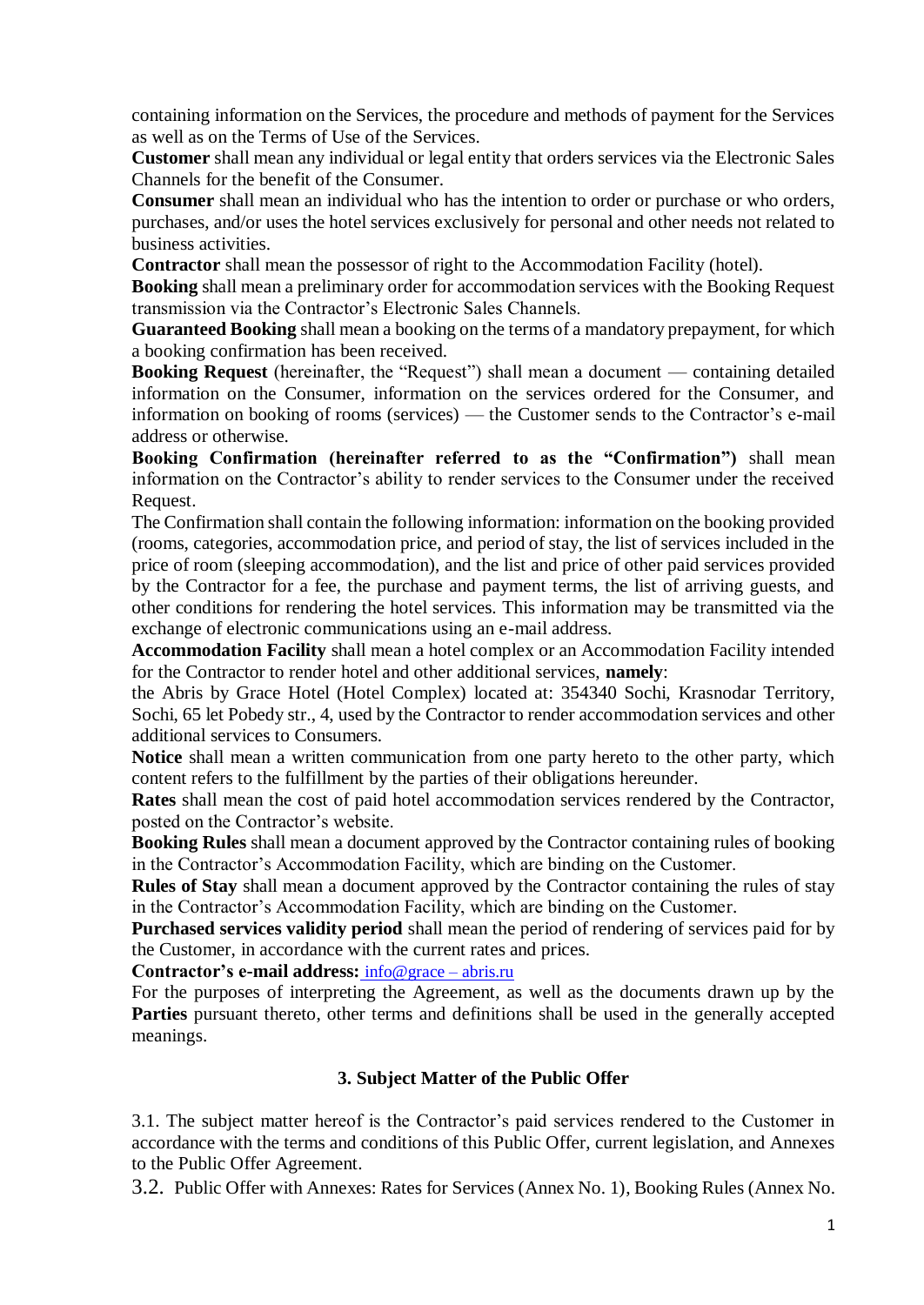2), Rules of Stay (Annex No. 3), and Resort Fee Regulations (Annex No. 4) shall be an integral part hereof, contain a full list of services that may be rendered hereunder, and the procedure for rendering such services, are published on the Contractor's website and are also available in a publicly accessible place in the Contractor's Accommodation Facilities at the above addresses.

3.3. The Contractor will render hotel services to the Customer in accordance with the Hotel Services Rules in the Russian Federation, approved by Resolution No. 1853 of the Government of the Russian Federation dated 18.11.2020.

3.4. The Contractor may amend terms and conditions hereof, the Rates, and other Annexes hereto — without prior agreement with the Customer or the Consumer, provided that such amendments are published in a publicly available place not later than thee (3) calendar days after the Contractor approves the same.

3.5. The Customer's (Consumer's) payment for the services rendered by the Contractor, the Contractor's partners, and third parties selling the Contractor's services shall constitute an unconditional acceptance of this Public Offer.

3.6. The validity period of the Agreement concluded by acceptance of this Public Offer shall be equal to the validity period of the services paid by the Customer.

## **4. Offer Acceptance and Offer Agreement Execution**

4.1. The Customer shall accept the Offer by the prepayment of the Contractor's services selected from the Price List, in respect of which the Offer Agreement is concluded. 4.2. The term for the Customer's acceptance of the Offer shall be unlimited.

## **5. Terms and Procedure for Rendering the Services**

5.1. Having read the Rates for Services (Annex No. 1), Booking Rules (Annex No. 2), and Rules of Stay (Annex No. 3) posted on the Contractor's website, and having selected the type of service, the Customer will inquire the Contractor for the possibility of rendering the services. 5.2. A room may be booked by sending a request to the Contractor's Accommodation Facility:

- A request from the website;
- Via e-mail;

- Via phone: Booking Department +7 (862) 277 74 52; toll-free hotline 8 (800)551-51-77;

- Directly in the Accommodation Facility at the reception desk;
- A request from portals;
- A request from agents.

5.3. Based on the request, the Contractor, subject to the availability of rooms, will explain to the Customer the procedure for paying for services strictly in accordance with the Rates and Booking Rules.

5.4. Not later than 24 hours after receiving the booking request, the Contractor's Booking Department shall confirm the booking to the Customer, or refuse to satisfy the request.

5.5. In case of confirmation of the booking request, it will send the Customer an invoice for accommodation prepayment. Customers having booked accommodation shall make a prepayment for the first day of their stay. If the Customer has booked accommodation at the Nonrefundable rate, the prepayment will amount to 100%.

5.6. Once the invoice has been issued and sent to the Customer, the room specified in the invoice shall be deemed pre-booked.

5.7. The Invoice shall be deemed valid for the period indicated therein by the Contractor but for not more than five (5) banking days from the date of its issuance.

5.8. The accommodation services shall be paid for in the following manner: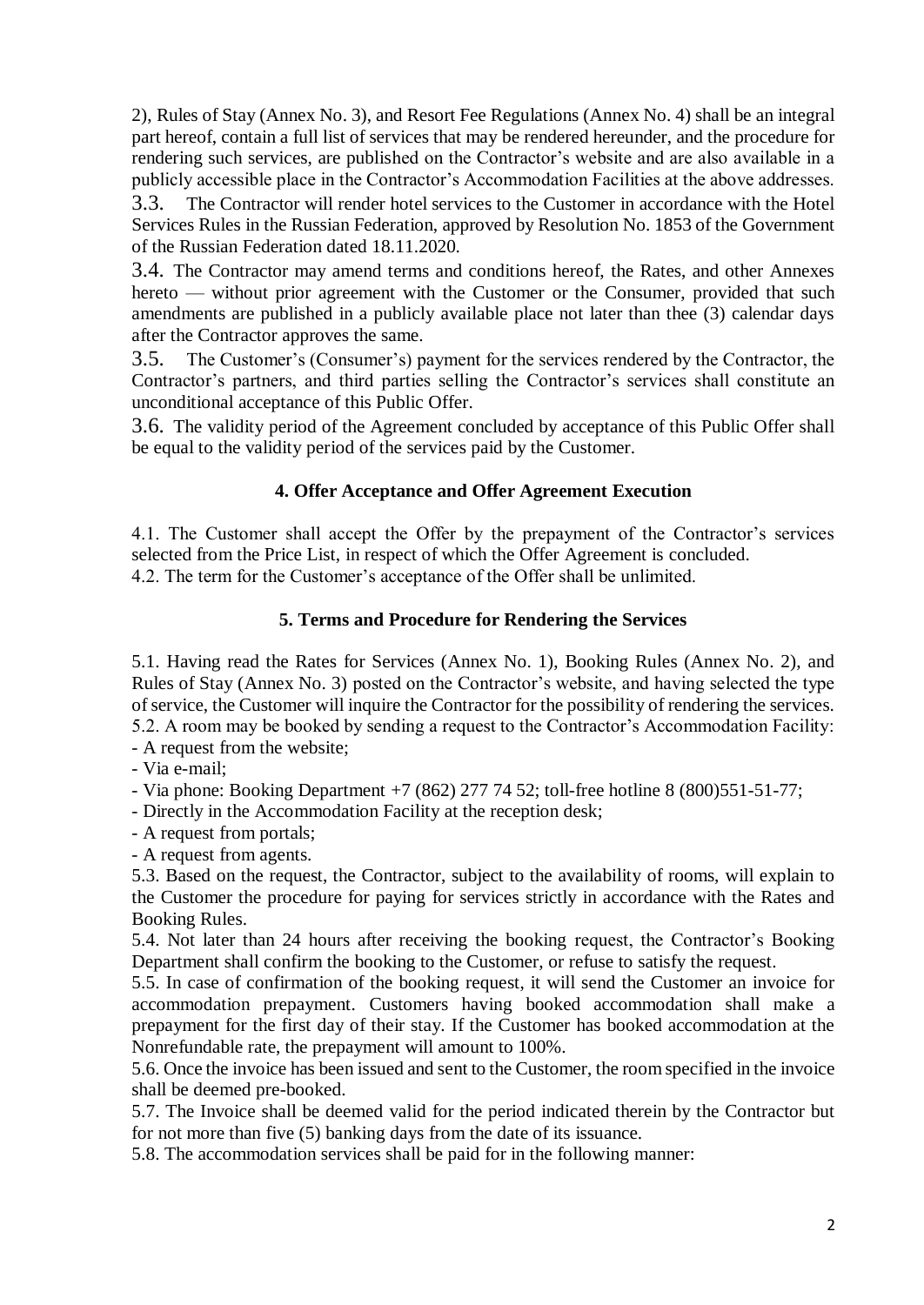- The cost of the first night's stay shall be paid within the period indicated in the Contractor's invoice but not later than five (5) business days from the invoice date. The invoice shall be sent to the Customer's e-mail address;

- The final payment for accommodation shall be made on the day of arrival at the Accommodation Facility in cash or using payment cards.

5.9. In case the Customer violates the stipulated payment deadline, the booking will be automatically canceled for the room.

5.10. A mandatory condition for a booking cancellation will be the Responsible Manager notifying the Customer by call, SMS notification, or e-mail to remind the Customer of the need to make a payment.

5.11. The Room shall be deemed subject to guaranteed booking at the time the prepayment is credited to the settlement account or handed to the Contractor's cash desk. Further, this amount will be included in the payment charged for the room.

5.12. The Contractor shall send the Booking Confirmation to the Customer via e-mail, with the information on the name (company name) of the Contractor, the Customer (Consumer), the category of the ordered room, and the price of room (sleeping accommodation), the duration of stay in the hotel, the booking conditions as well as other information determined by the Contractor.

5.13. The Customer shall pay for the Contractor's services, thereby confirming acceptance of the terms of the Contractor's offer.

5.14. The Offer Agreement shall take effect upon receipt of the booking confirmation by the Customer. The payment of the services under the Agreement for the Customer by any third party will not change the rights and obligations of the Customer under the Agreement.

5.15. The validity term of the Agreement concluded by acceptance of this Public Offer shall be equal to the term of the paid period of the Customer's accommodation.

5.16. The accommodation service will be rendered from the moment of the Consumer's arrival. 5.17. The accommodation fee shall be paid either in cash or with a bank card at the specified check-out time (local time zone) according to the approved rates for the respective room category.

5.18. In case of the Consumer's early check-in, the fee for the room shall be charged as follows: - Not more than 6 hours before the check-in time — hourly rate;

- 6 to 12 hours before the check-in time — 50% of the room rate;

- 12 to 24 hours before the check-in time — 100% of the room rate.

In case of the Consumer's late check-out, the fee for the room (extension of the stay) will be charged as follows:

- Not more than 6 hours after the check-out time — hourly rate;

- 6 to 12 hours after the check-out time — 50% of the room rate;

- 12 to 24 hours after the check-out time — 100% of the room rate.

5.19. Early check-in to a pre-booked room at the Accommodation Facility and late check-out of the Consumer shall be subject to the reception desk manager's approval.

5.20. If the Consumer is late for more than 24 hours, a full night fee will be charged but not exceeding that.

5.21. Children aged 4 and younger will be accommodated free of charge when they are not provided with an extra bed at the Accommodation Facility. Children over 4 years old will be provided with an extra bed, and the fee will be charged accordingly.

5.22. If there are two children under 4 years old in the same room, one extra bed will be provided and the fee will be charged accordingly.

5.23. The Consumer will be accommodated upon presentation of a document certifying the identity in accordance with the legislation of the Russian Federation.

5.24. Minors under the age of 14 will be accommodated upon presentation of birth certificates of these minors, identity documents of their parents (adoptive parents, guardians),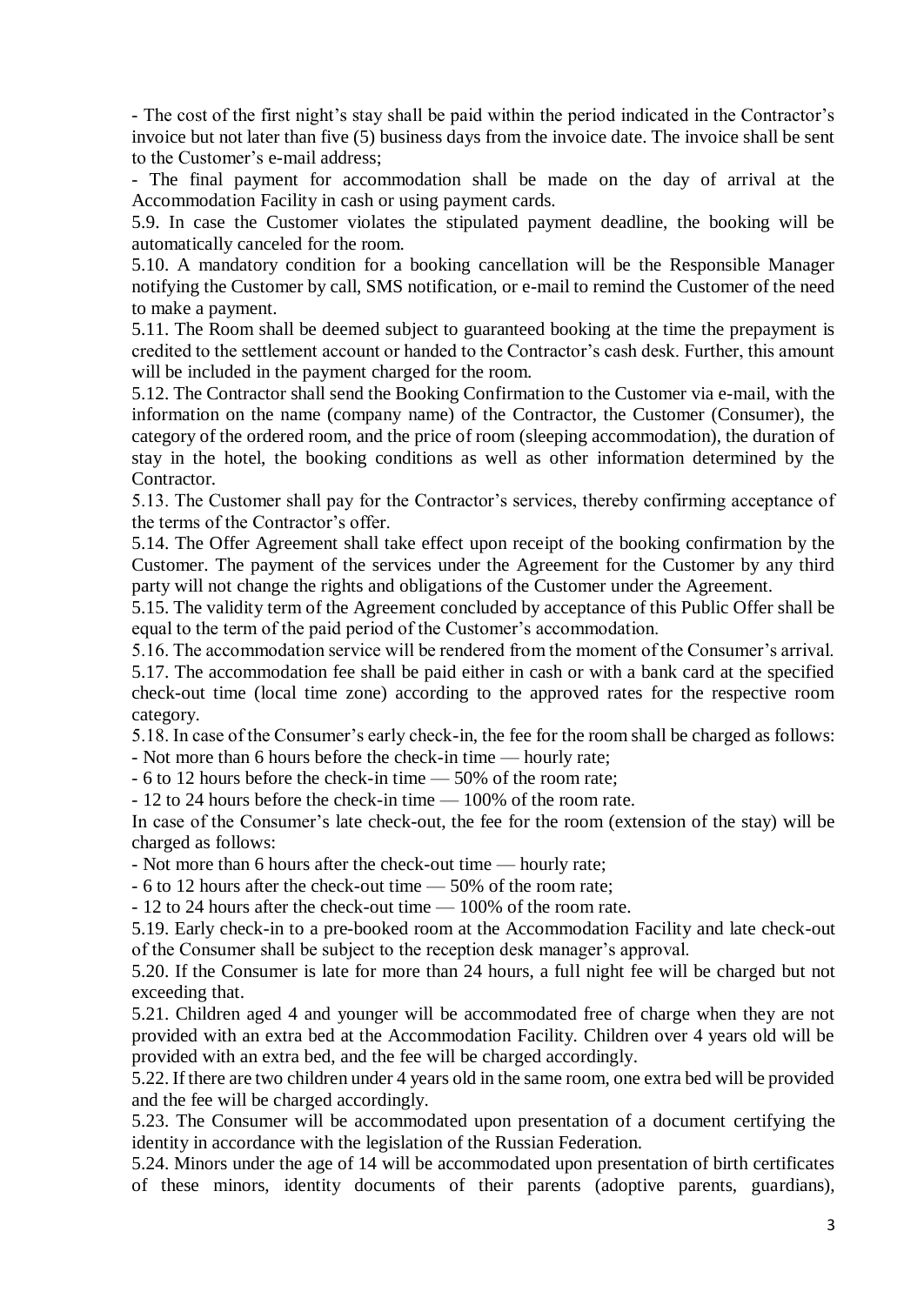accompanying person(s), provided that such accompanying person(s) present the consent of legal representatives (one of them).

5.25. Minors of 14 and older, in the absence of legal representatives accompanying them, will be accommodated if they provide identity documents and the consent of their legal representatives (one of them).

5.26. Room change may be arranged by agreement of the Parties or in case of unforeseen circumstances that have occurred in the Accommodation Facility. Room change will be arranged by the duty reception manager.

5.27. The Consumer shall be financially liable for any loss of or damage to the property at the Accommodation Facility in accordance with the legislation of the Russian Federation. The Consumer shall also be liable for any violations by their visitors according to the property damage price list.

5.28. The rooms are nonsmoking areas. There are designated smoking areas at the Accommodation Facility. Violation of this provision will entail a fine charged as prescribed by the Russian Code of Administrative Offences.

5.29. Room guests' visitors may stay till 11.00 p.m., provided they have a visitor pass issued by the accommodation service.

5.30. In case the Consumer is not at his/her room and the fee is delayed for 2 hours after the check-out time, the hotel will appoint special staff to make an inventory of the Consumer's belongings and vacate the room.

5.31. Refunds for pre-paid guided tours will be provided if the Consumer notifies of the cancellation 24 hours before the scheduled time of the service. In all other cases, the money will be refunded only upon compensation for the Contractor's expenses.

5.32. If the Consumer has not used some of the services due to early check-out from the Accommodation Facility, the refund will be provided as follows:

- 48 hours before the check-out date, the Consumer shall contact the duty reception manager to request a refund (the Consumer shall present his/her passport and a copy of the receipt for the service paid);
- The Consumer shall fill out a refund request form for any earlier purchased services, indicating the grounds for the refund (early check-out);
- The duty reception desk manager will execute a set of documents for the refund (all documents will be sent to the Accounting Department, with correct processing required, so the refund procedure may take up to 30 minutes);
- The Consumer will sign a refund request form, a cash voucher, and the receipt issued as a replacement for the one returned;
- At the end of the procedure, the Consumer will receive a copy of the new receipt that indicates the fee for the services actually rendered and the amount to be refunded.
- If the Consumer notifies of the early check-out later than two (2) days before the departure date, the Contractor will charge a full daily rate.
- In case the Consumer has paid for the services with a bank card, the money will be refunded within ten (10) business days after the refund request approval. The refund will be credited according to the bank details indicated by the Consumer in the request.
- In case the Consumer stays for more than 15 minutes after the check-in, the money for the current day will not be refunded (the accommodation services shall be deemed to have been rendered by the Contractor).
- To receive a refund, the Consumer will be required to hand over the copy of the receipt confirming payment for the services rendered by the Contractor. The duty reception manager will be authorized to deny a refund if the receipt has been lost or if the Consumer refuses to return it.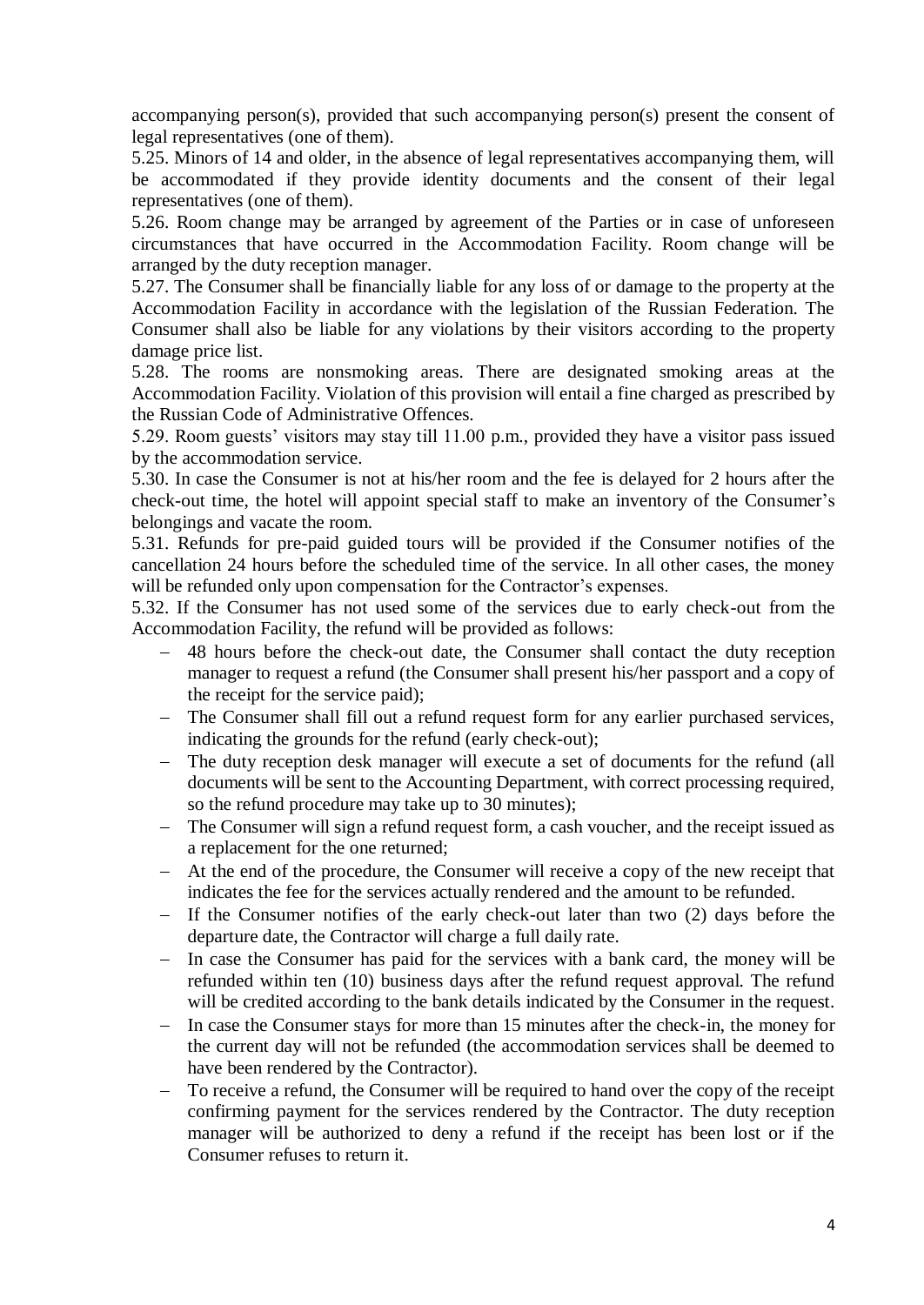- In case the accommodation fee was paid when booking a package tour via a travel company (Agent), the money paid may be refunded only by that Agent (travel company).

5.33. In case the Consumer is being removed from the Accommodation Facility due to gross violations of the Accommodation Facility rules or illegal actions against other guests or staff, the money for the unused services will be refunded only upon compensation for the Contractor's expenses.

5.34. The maximum duration of stay at the Accommodation Facility is six (6) months.

5.35. By signing the form of familiarization with the Rules of Stay at the Accommodation Facility, the Consumer also confirms that he/she has read and understood the following documents:

- Emergency regulations;
- Fire safety policy;
- Electrical appliance policy;
- Rules of use of the swimming pool;
- Property damage price list;
- Rules of room booking at the Accommodation Facility:
- The Customer and the Consumer have been informed of free hotel Wi-Fi (connection speed up to 3 MB).

5.36. By signing the form of familiarization with the rules of stay, the Consumer will automatically agree to the processing of his/her personal data provided in the booking information card.

### **6. Cost of Services and Settlement Procedure Hereunder**

6.1. The accommodation price includes:

- Accommodation in a selected-category room;
- Use of the first aid kit;
- Delivery of correspondence received in the name of the guest;
- Waking up service;
- Provision of boiled water:
- Other services indicated in the Confirmation.

6.2. The Contractor's services not specified in the Confirmation, Payment Invoice, Agreement, and Annexes thereto will be considered additional and will be provided for an additional fee.

6.3. The cost of the accommodation service is set based on the rate of the Contractor's Accommodation Facility officially published on the website at info@grace-abris.ru, taking into account the Contractor's ongoing promotions as of the Agreement date.

6.4. In accordance with Federal Law No. 214-ФЗ On Experiment in the Development of Resort Infrastructure in the Republic of Crimea, the Altai Territory, the Krasnodar Territory, and the Stavropol Territory dated 29.07.2017 and the Law of the Krasnodar Territory dated 22.11.2017, the operator will charge a resort fee of 30 rubles per day per one individual over the age of 18 who plans to stay in the Accommodation Facility for more than 24 hours on the territory of the Sochi Resort City municipality during the following period: July 16, 2018 – December 31, 2022. The amount of the resort fee payable is not included in the room rate.

6.5. Hereunder, the Customer (Consumer) undertakes to pay for the services in the following manner:

- The Customer shall pay the cost of the first night's stay within the period specified in the Contractor's invoice but not later than five (5) business days from the invoice date. The invoice shall be sent to the Customer's e-mail address;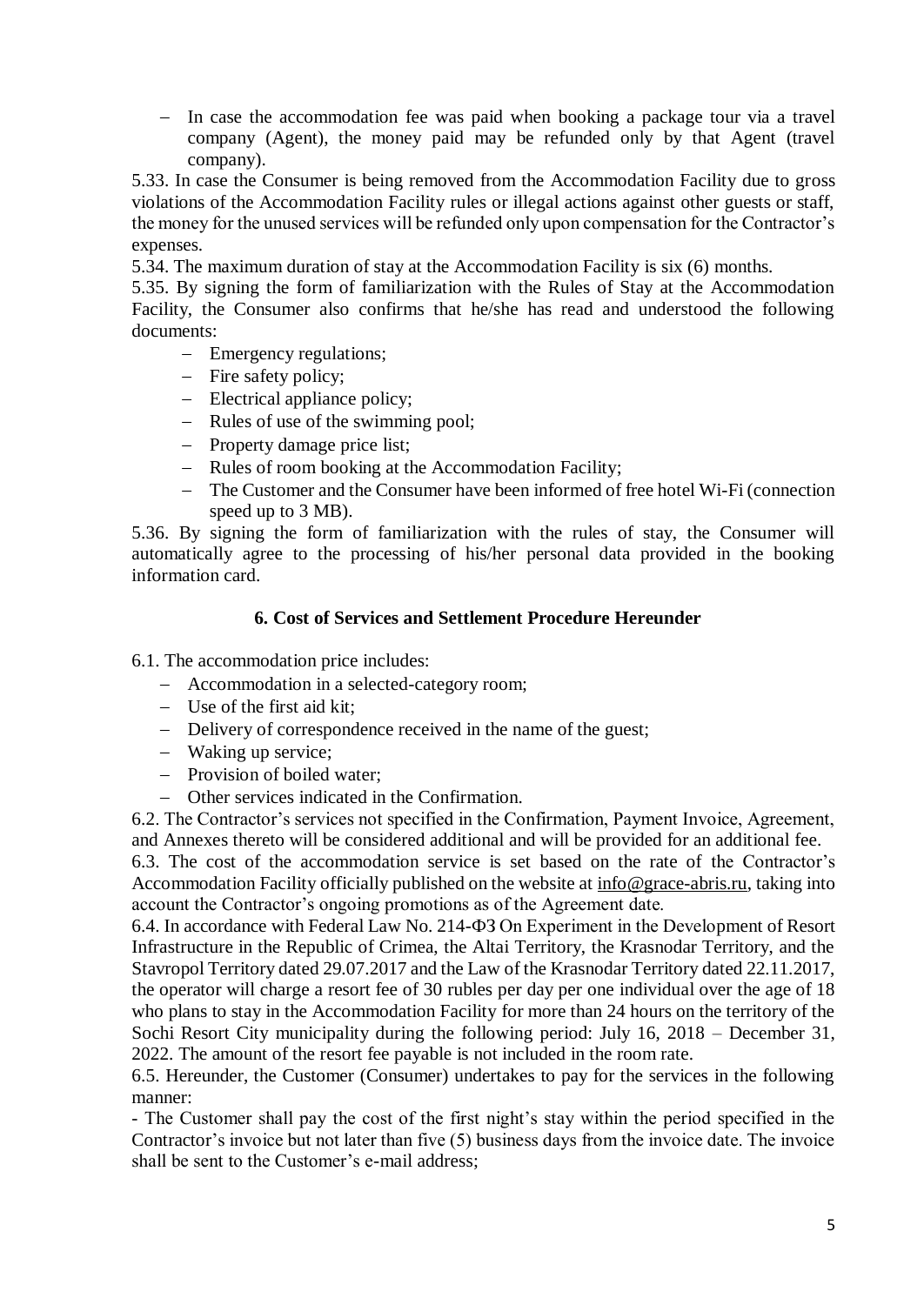- The final payment for accommodation shall be made on the day of arrival at the Accommodation Facility in cash or using payment cards.

6.6. In case of late arrival, the Customer (Consumer) will be charged a fee equal to the cost of the first night's stay.

6.7. If the Customer stays no more than one (1) day, the payment shall be made in the amount of the full night fee.

6.8. In the Consumer stays in the room after the check-out time, the Consumer (Customer) shall make the payment independently at the Contractor's prices:

Up to 6 hours after the check-out time — at the hourly rate;

Over 6 hours but less than 12 hours after the check-out time — half the night fee;

12 to 24 hours after the check-out time — the full night fee;

6.9. Cancellation procedure (cancellation of booked services):

The Customer's refusal of the booked hotel services without penalties shall be declared to the Contractor in writing:

- Not later than fourteen (14) calendar days before the arrival date during the peak season (20.04  $-15.10$ :

- Not later than ten (10) days before the arrival date during the off-season (16.10 – 19.04).

Late cancellation, as well as the Consumer's failure to arrive at the Accommodation Facility within 12 hours from the moment of the stipulated check-out time (in case of an uncanceled request), shall entail payment by the Customer (Consumer) of the night fee for the booked hotel services.

6.10. In case the Customer has paid for the services with a bank card, the money will be refunded within ten (10) business days after refund request approval. The refund will be credited according to the bank details indicated in the relevant request.

6.11. The Consumers will pay for all additional services rendered by the Contractor to the cash desk at the Accommodation Facility. In case the Customer pays for additional services, the latter shall send a request to the Contractor and indicate the term and form of payment for additional services.

6.12. Settlements between the Parties will be made in rubles, both in cash and by bank transfer, using the methods agreed upon by the Parties herein, and will be deemed made from the moment the funds are credited to the Contractor's account at a credit institution, bank payment agent or handed over to the Contractor's cash desk.

6.13. If the Customer (Consumer) has booked a room in the Accommodation Facility for a certain period and was forced to leave earlier than this period, the Customer (Consumer) shall notify the Contractor of the change in the terms of stay 24 hours before leaving the Accommodation Facility. Otherwise, the Customer will pay the Contractor the actual expenses incurred by the latter in the amount of the night fee for the room.

6.14. The Agreement shall be deemed concluded once the Customer (Consumer) has received the booking confirmation.

6.15. The services will be rendered subject to the full payment by the Customer. The payment of the services under the Agreement for the Customer by any third party will not change the rights and obligations of the Customer under the Agreement.

6.16. The Customer shall monitor independently the changes in the Contractor's details indicated herein and shall be responsible for the correctness of its noncash payments.

6.17. At the Customer's discretion, the services may be paid in either of the following ways:

- Noncash, by wire transfer of funds to the Contractor's settlement account;

- Cash, at the Contractor's cash desk.

- With a bank card;

- Online via the link to the Internet Acquiring (the Booking Department manager will send the link).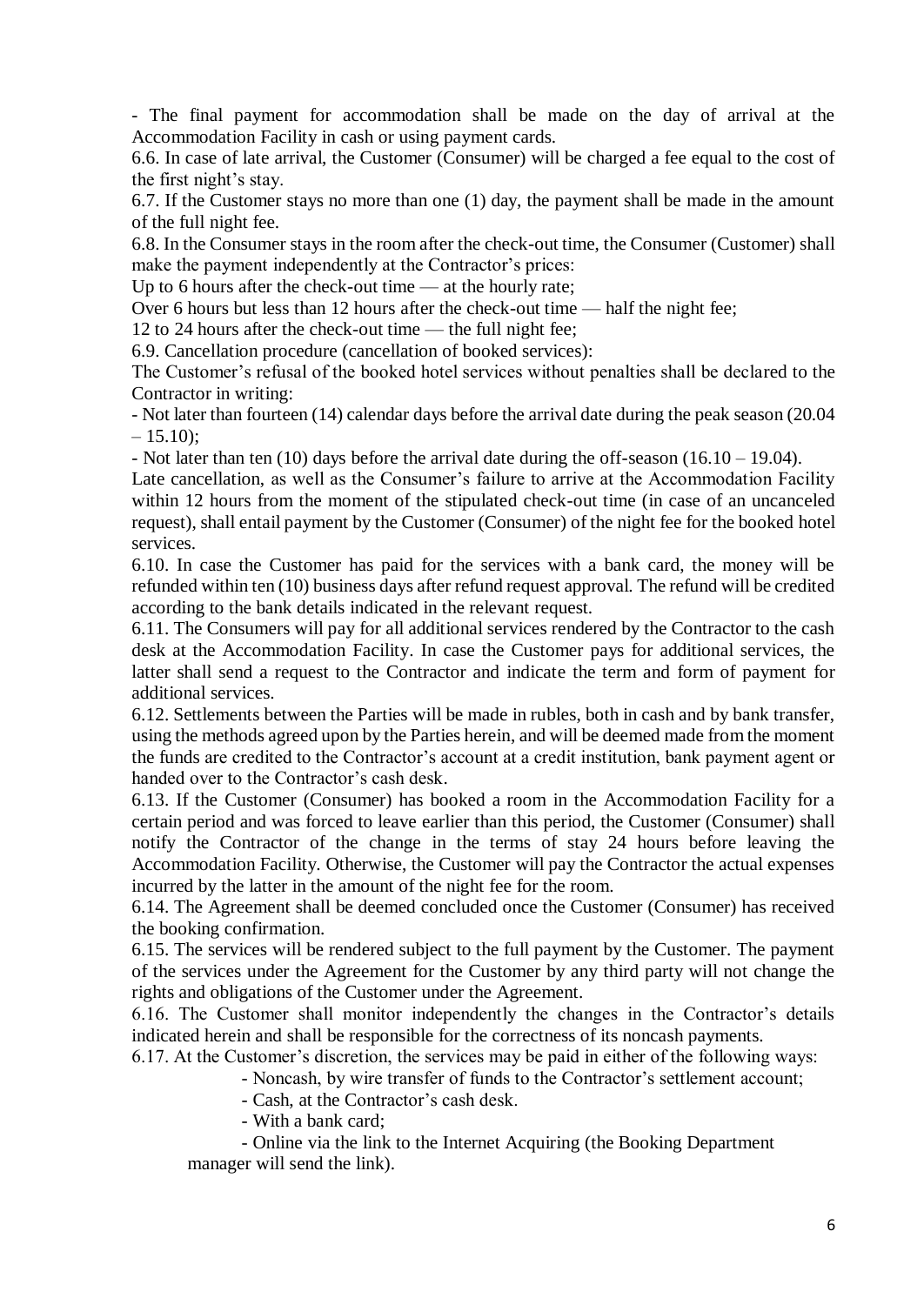- The payment shall be made via Ural Bank for Reconstruction and

Development (UBRD) from the cards issued by the following payment systems:

- $-MIR$ ,
- **VISA International.**
- **Mastercard Worldwide.**

The Customer's obligation to pay for the Contractor's services shall be deemed fulfilled once the prepayment / respective funds are credited to the settlement account or handed to the Contractor's cash desk.

## **7. Rights and Obligations of the Parties**

7.1. The Contractor undertakes to:

7.1.1. Render the selected and paid services to the Customer. Provide accommodation and meals for Consumers.

7.1.2. During the validity term hereof, provide the Customer with the services paid for and specified in the voucher or receipt, in accordance with the current legislation, this Offer, and the current rates and prices.

7.1.3. Maintain confidentiality concerning the Customer's information obtained during the registration, except in cases provided for by the current legislation of the Russian Federation.

7.1.4. Render high-quality services. Take timely measures to prevent and regulate the violation of the quality of services rendered. Promptly inform the Customer of the changes in the structure of services provided hereunder and the terms of provision thereof.

7.1.5. Ensure observing fire safety requirements and sanitary norms and rules.

7.1.6. Render hotel services to Consumers in accordance with the Hotel Services Rules in the Russian Federation, approved by Resolution No. 1853 of the Government of the Russian Federation dated 18.11.2020.

7.2. The Contractor may:

7.2.1. Approve and amend the terms and conditions of this Offer, Rates, Rules of Stay, Booking Rules and shall notify the Customer not later than three (3) calendar days before such amendments are made by posting information on the information forms and the Contractor's website. The Customer agrees and acknowledges that amendments to the Offer, Rates, Rules of Stay, and/or Booking Rules entail the introduction of such amendments in the Agreement concluded by and between the Customer and the Contractor, and these amendments shall take effect simultaneously with the amendments to the Offer.

7.2.2. Demand monetary compensation from the Customer for the losses incurred, in an amount of at least the value of the damaged (destroyed) property of the Contractor.

7.3. The Customer (Consumer) shall:

7.3.1. Provide, timely and fully, the information required for rendering the services as well as assist the Contractor in removing obstacles to the proper Agreement performance.

7.3.2. Observe the Hotel Services Rules at the Accommodation Facility and fire safety rules, Federal Law No. 15-ФЗ On Protecting Health of Citizens from the Exposure to Ambient Tobacco Smoke and the Consequences of Tobacco Consumption dated 23.02.2013.

7.3.3. Accept and pay for the services rendered by the Contractor in full.

7.3.4. Timely pay for additional services rendered by the Contractor.

7.3.5. Compensate for the damage caused to the Contractor's property in case of loss or damage to the property.

7.4. The Customer may:

7.4.1. Repudiate the services by terminating the Agreement, subject to mandatory compliance with the terms outlined in Sections 5 and 6 of this Offer Agreement, reimbursing the Contractor for the expenses actually incurred.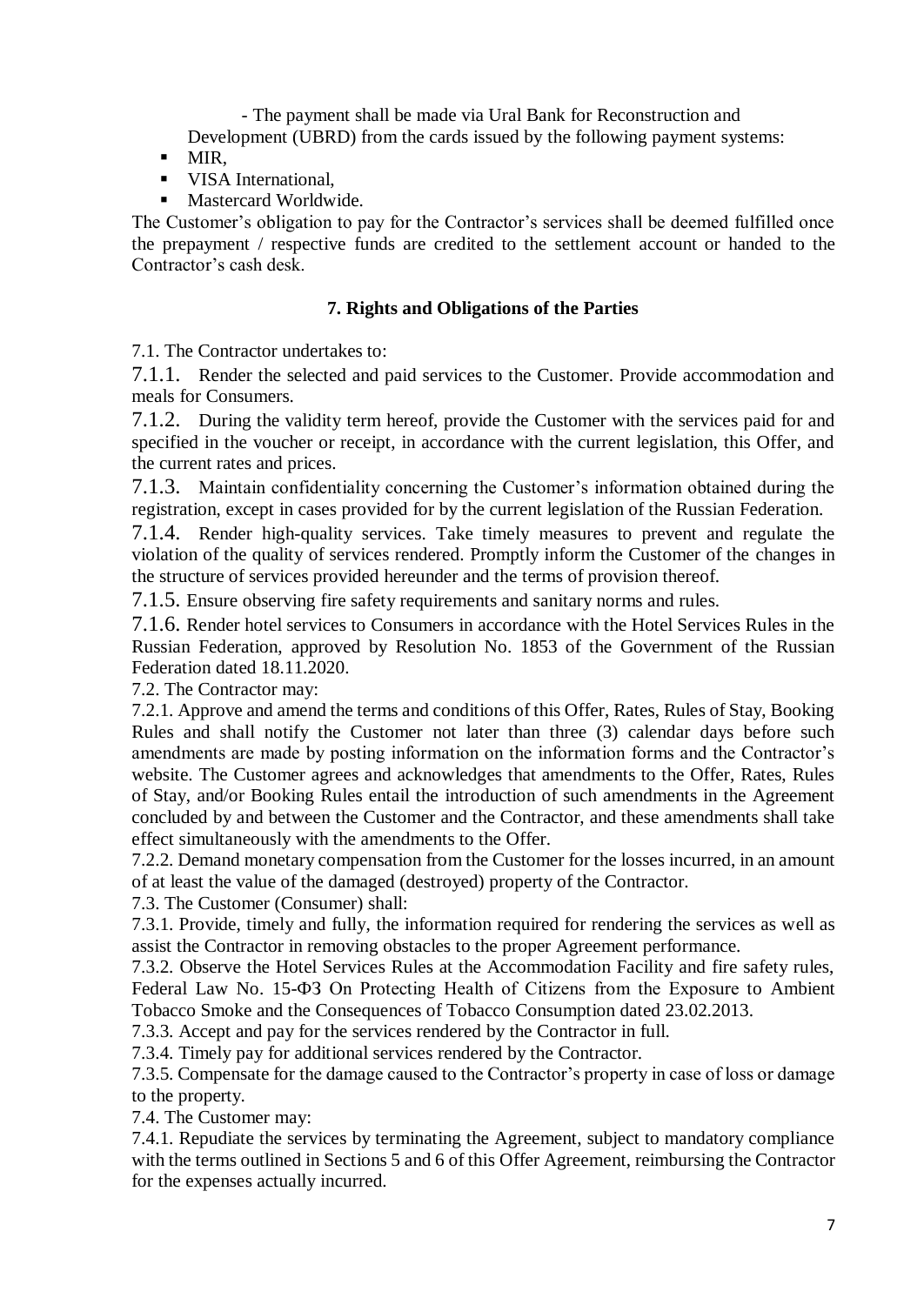7.4.2. Upon detection of deficiencies of the services rendered, at the Customers discretion, require:

- The elimination of such deficiencies free of charge;

- A corresponding reduction in the price for the service rendered.

Having discovered deficiencies in the services rendered, the Consumer shall inform thereof the Contractor immediately (at the Reception Desk of the Reception and Accommodation Department). Otherwise, the Contractor will not be liable for deficiencies in the services rendered.

## **8. Liability of the Parties**

8.1. The Parties shall be liable for nonfulfillment and/or improper fulfillment of the obligations assumed hereunder, in accordance with the current legislation, the Hotel Services Rules at the Contractor's Accommodation Facility, and this Agreement.

8.2. In case of impossibility to implement the Agreement due to the Customer's fault, Consumer or his/her visitors, the services shall be payable in full.

8.3. Any fines hereunder shall be levied at the Contractor's current Rates, excluding discounts and special prices (special offers).

8.4. In accordance with the legislation of the Russian Federation, the Consumer shall compensate the damage in case of loss of or damage to the Contractor's property at the Accommodation Facility, and also be liable for other violations.

8.5. In case the Consumer breaches Clause 7.3, the Consumer shall pay the Customer a fine in accordance with the current Price Lists for each violation as well as reimburse the costs incurred by the Contractor.

8.6. In case the Consumer has not arrived and/or has not contacted the Contractor by 7:00 a.m. of the following day, the booking will be canceled. The Consumer will be charged a fine in the amount of the fee for the first night's stay for the actual downtime of the room. The remaining amount of prepayment will be refunded. In case the Consumer arrives after 7:00 a.m. of the following day, the accommodation will be provided on a first-come, first-served basis and subject to availability of rooms.

8.7. The Consumer shall be jointly and severally liable for losses and other damage inflicted through the actions (omissions) of the Consumer's visitors in the Accommodation Facility.

8.8. If the visitors refuse to pay for damages to property at the Accommodation Facility, the Consumer (Customer) undertakes to pay the invoices issued to the visitors, including the damage to property, on the grounds of a damage report drawn up in accordance with the Contractor's internal regulations.

8.9. If the Customer pays for services in an amount less than that stipulated hereby, the amount of the payment made will be allocated, first of all, to repay the amount of the principal debt, and then penalties, interest, and other fines.

### **9. Personal Data Processing**

 9.1 When accepting the Offer, the Customer agrees to the processing of his/her (Consumers') personal data in accordance with Federal Law No. 152-ФЗ On Personal Data dated 27.07.2006. 9.2. For the purposes hereof, the Customer's (Consumer's) personal data will include the following:

 Name, patronymic, surname of the Customer or a person whose interests the latter represents; Date of birth of the Customer (Consumer) or the person whose interests the latter represents; residential address of the Customer or the person whose interests the latter represents;Telephone number of the Customer or the person whose interests the latter represents;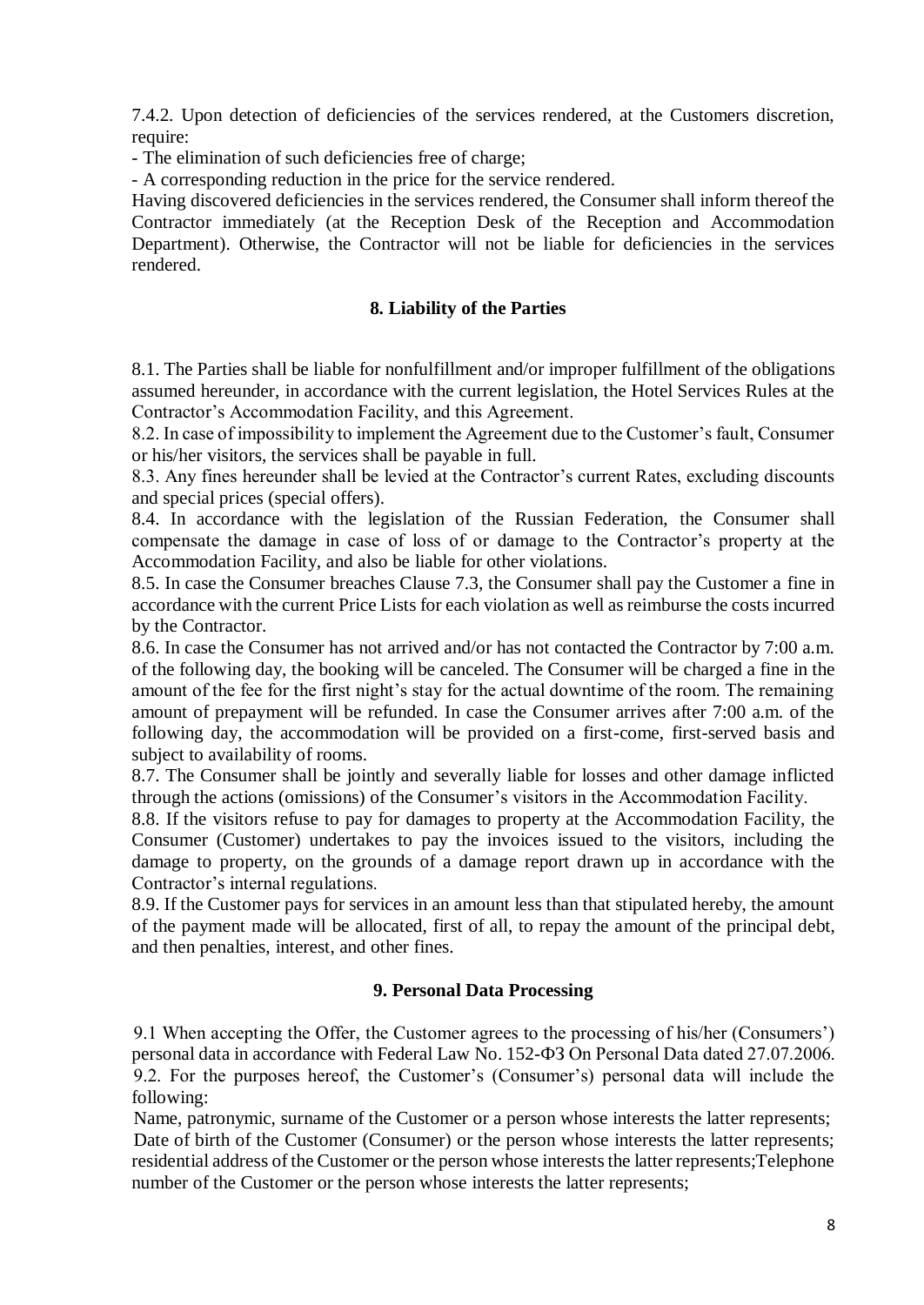E-mail address of the Customer or the person whose interests the latter represents;

Passport data of the Customer or the person whose interests the latter represents.

9.3. The consent shall be valid until the expiration of the Offer Agreement.

9.4. This consent shall be deemed revoked in case of the early termination of the Agreement for any reason.

9.5. After the Agreement termination or withdrawal of the consent to the processing of personal data, the Contractor shall immediately cease processing the Customer's (Consumer's) personal data and delete completely their personal data from the information system and any data carrier within a time frame not exceeding fifteen (15) business days from the Offer Agreement expiration date, or, if the legislation stipulates the term of data storage regarding documents containing the Customer's (Consumer's) personal data, then within a time frame not exceeding three (3) business days from the date of the statutory storage term expiration.

## **10. Validity Period, Prolongation, Amendment, Termination of the Offer Agreement**

10.1. The Offer Agreement shall take effect from the moment specified in Clause 5.14 hereof and shall be valid until the expiration of the purchased services selected by the Customer.

10.2. The Agreement may be extended by paying for the Contractor's services in accordance with the Rates in force as of the time of payment until the expiration of the existing Agreement. 10.3. The Agreement may be terminated by agreement of the Parties or a court decision on the grounds provided for by the civil legislation.

10.4. In case of termination by the Parties' agreement, the Agreement will terminate from the day when the Parties have reached an agreement on the termination of the dispute between them.

### **11. Miscellaneous**

11.1. Failure to exercise a right under the Offer Agreement, as well as powers or intentions provided for in the Offer Agreement shall not mean either the Contractor's waiver of the terms and conditions of the Offer Agreement in the event of the subsequent violation or the waiver of its rights to demand compliance with the terms and conditions of the Offer Agreement at any time thereafter.

11.2. The Offer Agreement constitutes an entire agreement between the Contractor and the Customer. The Contractor does not assume any conditions or obligations concerning the subject matter of the Offer, except for those specified in the Offer, which regulate the Offer Agreement performance, except in the case when such conditions or obligations are documented and signed by authorized representatives of the Contractor and the Customer. If any of the terms of the Annexes or supplementary agreements to the Offer Agreement contradict the terms and conditions of the Offer, the terms and conditions of the Offer shall prevail.

11.3. The Customer concludes the Offer Agreement voluntarily and

a) has read the terms and conditions of the Offer, b) fully understands the subject of the offer and the terms of the offer agreement, c) fully understands the meaning and consequences of his/her actions regarding the execution and performance of the Offer Agreement.

11.4. The Customer has all the rights and powers required to conclude and perform the Offer Agreement.

11.5. If any condition of the Offer is declared invalid or illegal or may not be enforced in accordance with the current legislation of the Russian Federation, it will be removed from the Offer and replaced by a new provision that best meets the original intents of the Offer, while the remaining provisions of the Offer will not change and remain in force.

11.6. The Parties acknowledge the legal force of the documents (including booking requests, confirmation of booking, notifications on changes or cancellations of booking, etc.) sent